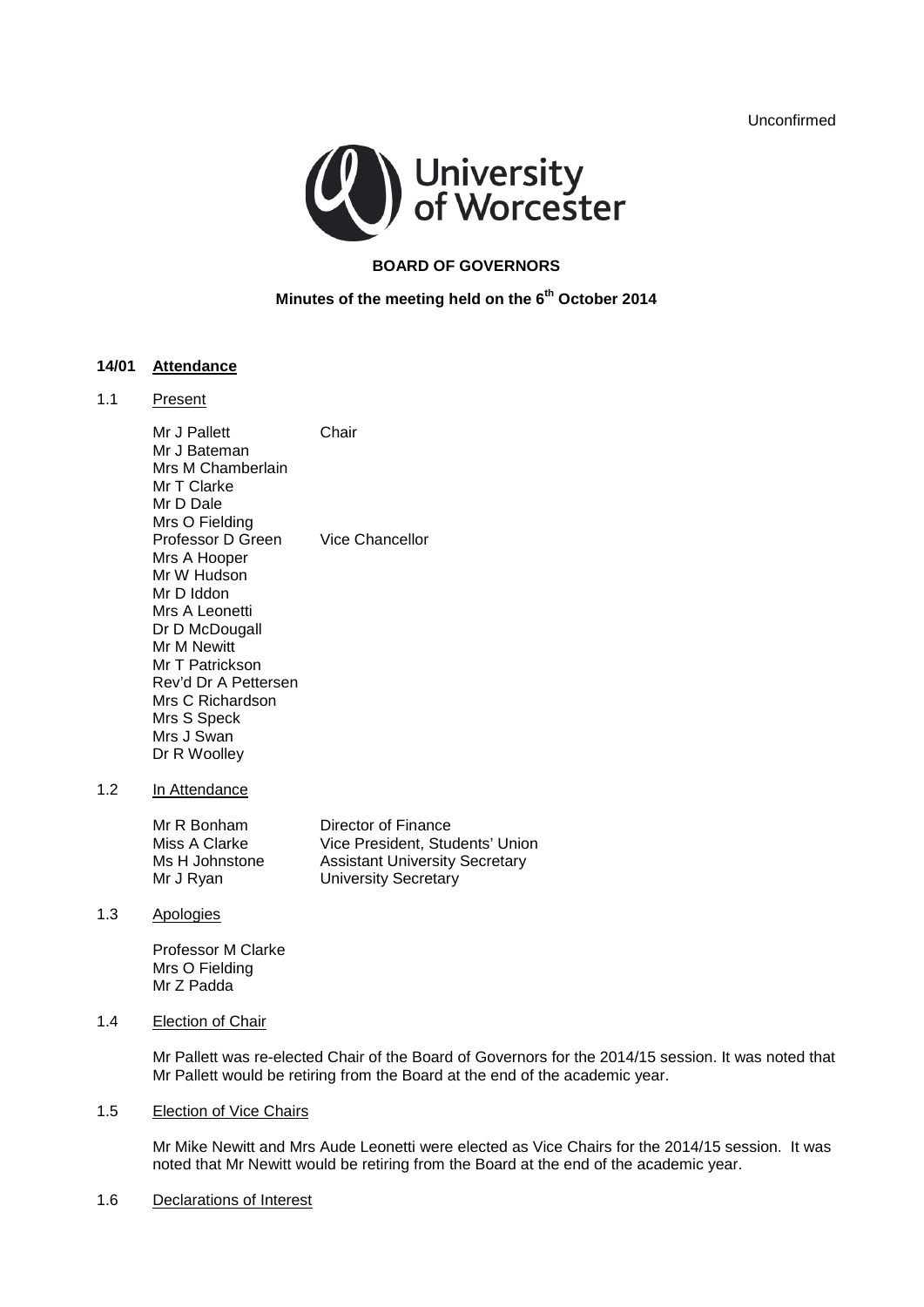There were no declarations of interest.

- 1.7 Terms of Reference [BG14/01] The Board received its terms of reference for information.
- 1.8 Chair's Business

The Chair welcomed Mr David Iddon, Mrs Charmian Richardson and Rev'd Dr Alvyn Pettersen to their first meeting of the Board.

## **14/02 Minutes**

- 2.1 The open minutes of the meeting held on the 14<sup>th</sup> July 2014 [BG14/02] were confirmed as a correct record.
- 2.2 There were no matters arising not covered elsewhere on the agenda.

## **14/03 Student Recruitment [BG14/04 refers]**

- 3.1 The University Secretary presented the report on student recruitment, retention, achievement and satisfaction. Members noted that this had previously been discussed at length at the Finance & Development Committee and a summary of this discussion was in the report from the Committee to the Board.
- 3.2 The student recruitment position for 2014/15 was much as expected although recruitment through the clearing and confirmation period had been better than anticipated. The outcome was disappointing and it was the first time in many years that the University had bucked the national trend in numbers applying to University. However, it is unlikely that this will have a significant impact on the University's financial position for the coming year. The Finance & Development Committee have requested that further analysis is undertaken so that work can be carried out to reverse the trend in 2015/16. A range of activities are underway to address the situation. These include analysing recruitment to subjects nationally to assess how the University's recruitment matches trends and identifying subjects which have the potential to recruit well.
- 3.3 The results for progression and achievement remain satisfactory with some areas improving. Completion rates for students on BA/BSc courses, excluding ITE and Nursing, have improved – 83.9% compared to 81.5% in 2012/13. The equivalent figure for HND/Foundation Degrees is lower than 2012/13 (82% compared to 85%). However the numbers are smaller and therefore more volatile. This is an area in which the University performs particularly well. The overall first degree completion rate as published in the HEFCE Performance Indicators is 85.4 which places the University as equal 64<sup>th</sup> in a league table of all universities. The Board congratulated University officers on a significantly improved position over recent years and recognised that this had been an area of particular concern in the past.
- 3.4 The University Secretary reported that the number of withdrawals from the University had increased (12.3% compared with 11.5% in 2012/13) and this was an area of particular concern. If the trend continues it will impact on the University's performance against its HEFCE Performance Indicator on Non-Continuation (6% against a benchmark of 8%). A number of initiatives are underway to address this position. It was noted that there was a range of reasons for withdrawals including financial concerns, homesickness, a perception the course wasn't as expected. There was particular concern over the high number of young male students leaving who generally did not discuss their withdrawal with anyone. The introduction of Firstpoint in 2012 which brought all student support services into one area had improved the level of support of students who were thinking of leaving as the support and advice they needed was immediately available.
- 3.5 The University's overall satisfaction score in the National Student Survey has decreased from 85% in 2013 to 83% in 2014 which is 3% below the University's HEFCE benchmark. Members noted that this result had been discussed in detail by the Finance & Development Committee and action plans have been developed to address the position. The Committee had advised that it required assurances that the action plans are being implemented. The University Secretary advised that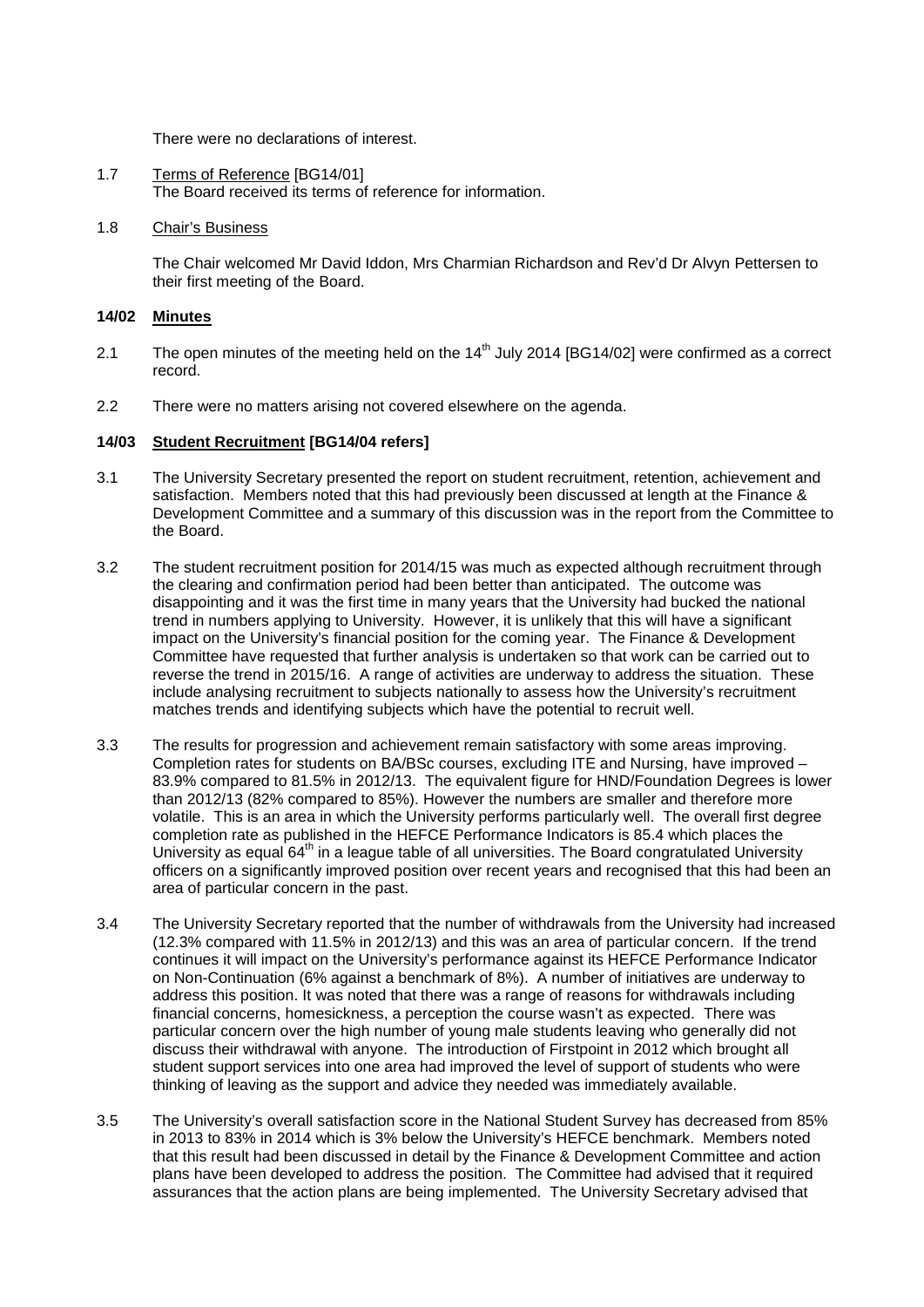some areas which had performed very well in 2013 had not performed so well in 2014 and the data was being interrogated to identify where the issues were. It was recognised that a range of measures would be needed to improve student satisfaction, some of which would be quick wins and some which would take longer to have an impact.

- 3.6 It was recognised that in the past when the University's student retention figures had fallen the position had been turned around due to a wide range of activities. Members agreed that if the University was to take the same approach to student satisfaction and withdrawals then this too should result in a positive outcome.
- 3.7 The Board received the report.

#### **14/04 Vice Chancellor's Business**

- 4.1 The Vice Chancellor updated the Board on the University's position generally at the start of session. It was noted that the University was forecast to achieve a £7m surplus in its 2013/14 accounts. The recent Welcome Weekend for new students had been very well organised and the range of summer refurbishments including the dining hall was helping to provide a positive experience for new students.
- 4.2 The Institute of Health and Society has won a number of contracts to deliver CPD provision and the new Masters course, Physicians Associate, had been well received. The University had welcomed a record number of students with ABB+ equivalent qualifications; the majority of these had BTEC qualification and were studying in the Institute of Sport and Exercise Science. Student numbers have increased in Biology and Biochemistry and two new staff will be joining the Institute of Science and the Environment to run the new Mathematics course.
- 4.3 The national position relating to teacher training continues to be unsure. The University is one of the ten biggest providers in the country and this is a key area of the University's provision. It is anticipated that the change of Secretary of State will bring a change in approach. Government policy is also impacting on the training of nurses and midwives. There has been a zero increase in the price per place although this is a better position than the decrease previously intimated.
- 4.4 Locally the Worcester College of Technology and NEW College have merged to form the Heart of Worcestershire College. The Principal of Warwickshire College has left and the Chair of their Board of Governors is currently the Interim Principal. The FE sector as a whole is very volatile. The University will continue to work with its partner institutions and offer support where it can.
- 4.5 There have been some isolated issues around student behaviour in non-University managed accommodation and these are being dealt with through collaboration of University staff, PCSOs and West Mercia. A few City Councillors had met with the Vice Chancellor and had raised concerns about the pressure the amount of student accommodation was placing on the city. In relation to this the St Mary's Covent School had come on the market which could possibly provide space for additional student accommodation. A special meeting of the Board would be organised for members to consider if this is an acquisition the University should consider.
- 4.6 As previously reported the University has bucked the national trend in applications for the first time since the Vice Chancellor was appointed. The University had been one of the fastest growing institutions, growing 7 times faster than the national average. The Vice Chancellor advised that the success of the University in the past had been very much due to a range of new courses being introduced. There is now an urgent need to re-focus energy on course development. A new initiative, Campaign 2015, had been put in place which was looking at a range of measures to address recruitment including curriculum review and new course development, changes to the website to make it more accessible on a wider range of devices, a number of Graduate Ambassadors had been recruited who would visit schools and partner institutions to talk about being a student to potential applicants. Quicker turnaround times for making offers had been introduced which it is hoped will improve conversion rates.
- 4.7 In relation to the National Student Survey the Vice Chancellor commented that it had taken a number of years for the impact of the investment in the Hive to improve the level of satisfaction with learning resources. Satisfaction levels under 'organisation and management' were low and this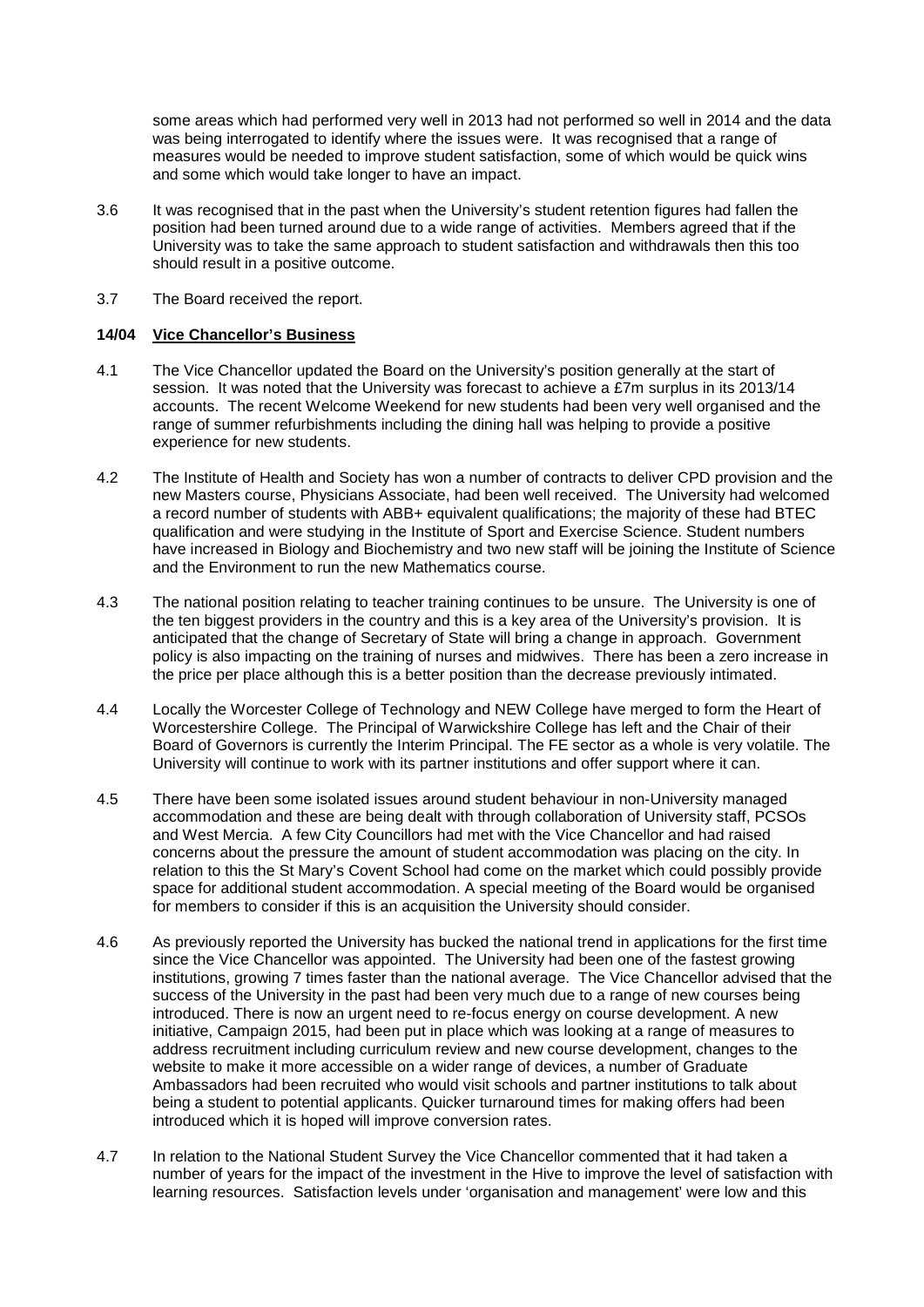generally related to timetabling and room changes. A new approach to timetabling which was student led was being piloted this year in some areas and would be rolled out across the University next year. The University had conducted a student survey of all first and second years for the first time in 2013/14 and an action plan was in place to address issues raised.

- 4.8 It was noted that over the summer period the Pro Vice Chancellor (Capital Developments), Deputy Vice Chancellor, the Director of Capital Developments and the Director of Communication and Participation had all left the University either due to retirement or relocation. The University Secretary and Pro Vice Chancellor (Students) would be retiring at the end of the academic year and the Head of the Institute of Humanities and Creative Arts had recently announced her retirement at Christmas. The new Pro Vice Chancellor (International) Dr Heather Forland has joined the University and interviews will be held for the Pro Vice Chancellor (Academic) and Pro Vice Chancellor (Business Development) posts in October. The Director of Finance's role will be extended to include overall responsibility for Estates. A joint appointment of Acting Head of the Institute of Humanities and Creative Arts had been made which would be reviewed at the end of the academic year, it is hoped that this will provide some stability to the area which has been affected by the downturn in applications. The role of the University Secretary and Pro Vice Chancellor (Students) will be split and a new role of Pro Vice Chancellor (Student and Staff Engagement) created.
- 4.9 The Board discussed the various actions identified for addressing the fall in student satisfaction highlighted by the National Student Survey and the work underway to address recruitment.

## **14/05 Open Report from Finance & Development Committee [BG14/05]**

- 5.1 The Director of Finance reported that 2013/14 had been a successful year and a surplus of £7m was forecast. The University has a healthy bank balance and will easily achieve its bank covenants.
- 5.2 In terms of the 2014/15 budget allowance had been made for a drop in student numbers when the budget was created. The Director of Finance advised that 100% of staff costs had been included in the budget and savings would be made during the year through the normal occurrence of vacancies. It was noted that whilst the budget was healthy for 2014/15 if the downturn in student numbers continued into 2015/16 this would have a significant impact on the University's finances.
- 5.3 Members noted the improved position on the outstanding SLC debt relating to 2013/14 which currently stood at £650k. It was noted that some of the problems related to the interface between the Finance and the Registry Services record systems but that significant work had been carried out over the past year to improve these. In addition the University's modular scheme gave students the opportunity to amend their route of study and any change had to be notified to the SLC which then caused further delays.
- 5.4 The Board received the report.

#### **14/06 Report from Audit Committee [BG14/06]**

- 6.1 The Chair of the Committee presented the report to the Board. It was noted that the Committee had looked very carefully at the internal audit report on Cash Handling at the University Arena and reassured themselves that although the report gave a red level of assurance this was due to poor systems and there was no evidence of any impropriety. A follow up audit would be carried out in October with a further report to the next meeting of the Committee.
- 6.2 The Board noted the Strategy for Internal Audit for 2014/15 and that as well as the required annual audits, this would focus on areas which impacted on the student experience.
- 6.3 The Board received the report.

## **14/07 Risk Management**

7.1 Institutional Risk Register [BG14/08]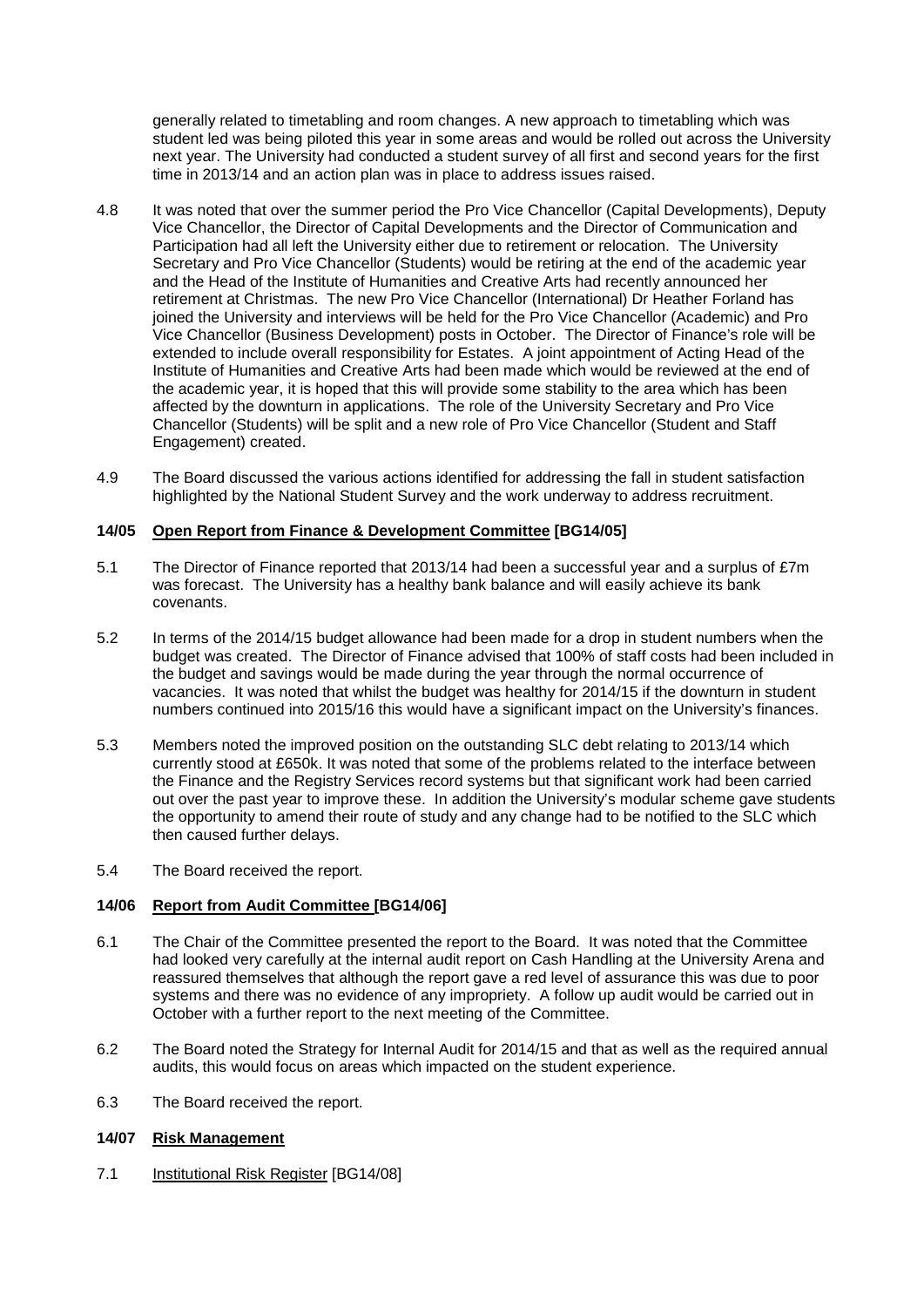- 7.1.1 The University Secretary presented the Risk Register to the Board advising that the Audit Committee had previously received the Register and discussed it at length. Members were reminded that the management of the University's risks was ultimately a responsibility of the Board which it delegated to the Audit Committee.
- 7.1.2 The Risk Register was reviewed on an annual basis and again this year the members of the University Executive assigned various risks had been required to update these in the Register.
- 7.1.3 The University Secretary reported that the annual Internal Audit on Risk Management would select two or three of the identified risks and track them through the University.
- 7.1.4 The Board received the revised Risk Register.

## 7.2 Risk Management Policy [BG14/09]

- 7.2.1 The Board noted that in response to a recommendation from the internal audit service the Risk Management Policy would be reviewed on an annual basis. The Audit Committee had considered the current policy and some minor amendments had been made.
- 7.2.2. The Board approved the revised Risk Management Policy.

## **14/08 Report from Academic Board [BG14/10]**

8.1 The report from Academic Board was noted.

## **14/09 Report from Students' Union [BG14/11]**

- 9.1 The President presented the report to the Board. Members noted that a rebranding exercise had been carried out which included colour coding the various activities of the Students' Union and this was carried through to the new website.
- 9.2 The Students' Union had participated, over the summer, in campaigns to stop the cuts being made to the Disabled Students' Allowance (DSA). The cuts have been deferred for a year.
- 9.3 The sabbatical officers' priority for 2014/15 is to make as many students as possible aware of the Students' Union and its facilities. All induction sessions for new students were attended by one of the sabbatical officers who also participated in the international student induction week activities. A range of events which are not based around alcohol have been organised.
- 9.4 The Students' Union aim to increase the number of volunteering hours recorded by students from 16,000 achieved in 2013/14 to 22,000 hours. To assist with this students can now log their volunteering hours on line in a V-record.
- 9.5 The Vice President, Education reported that 250 students are now registered as Student Academic Representatives (StARs). There is a concerted effort to raise awareness of the scheme amongst students and staff. The University has funded the purchase of branded hoodies for all StARs and the Pro Vice Chancellor (Students) and Vice President will be attending Institute staff meetings to discuss the scheme. This year's StARs training will take place during the first Worcester Week with extra sessions being run for returning StARS.
- 9.6 The Vice President, Student Activities reported that the University had agreed to subsidise insurance payments for students joining various sports and societies and as a result the membership fees had been reduced. It is hoped that this will encourage more students to join. Training sessions have been run for sports and society committee members which were attended by 250 members. The process of starting a new society has been made easier and 4 new societies were approved recently by the student council bringing the total to approximately 80 societies.
- 9.7 The Board received the report.